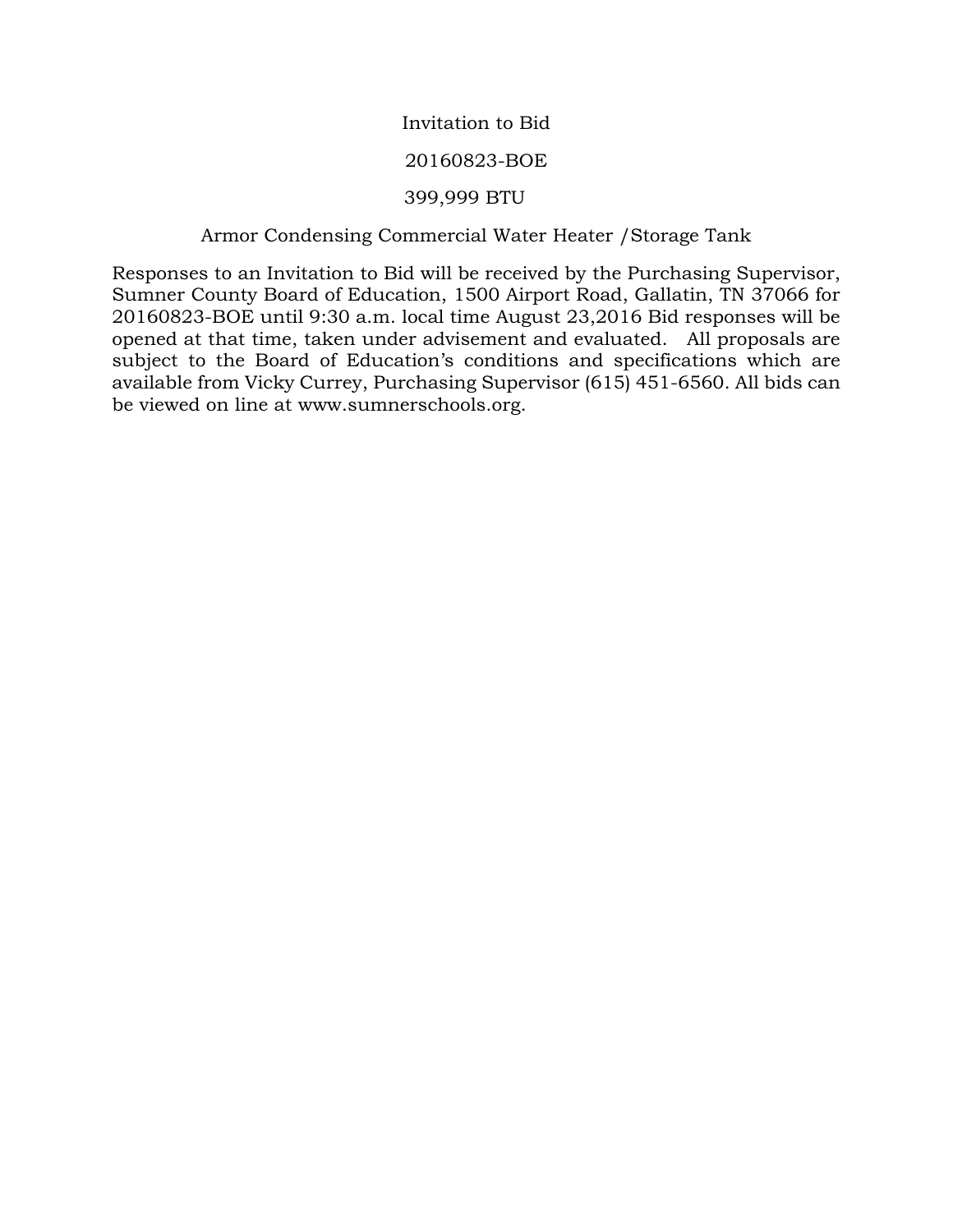### **NOTICE TO RESPONDENTS**

Responses to an Invitation to Bid will be received by the Purchasing Supervisor in the SUPPORT SERVICE FACILITY CONFERENCE ROOM, Sumner County Board of Education, and 1500 Airport Road Gallatin, TN 37066. They will be received until **9:30 A.M. Local Time August 23, 2016** for) 399,999 BTU Armor Condensing Commercial Water Heater/Storage Tank at which time the responses will be opened, taken under advisement and evaluated. *BIDS WILL BE POSTED ON www.sumnerschools.org* -------------------------------------------------------------------------------------------------------------------------------

#### **GENERAL REQUIREMENTS AND CONDITIONS**

- 1. The Sumner County Board of Education reserves the right to accept or reject any and/or all responses in whole or in part, and to waive informalities therein.
- 2. Any responses received after the scheduled closing time for the receipt for responses will not be considered.
- 3. If a mistake is discovered after the responses are received, only the Sumner County Board of Education may allow the respondent to withdraw the entire response.
- 4. Partial payments will not be approved unless justification for such payment can be shown. Terms will be net 30 days.
- 5. Payment will not be made until the said **399,999 BTU Armor Condensing Commercial Water Heater /Storage Tank** are inspected and approved as meeting all specifications by persons appointed by the Sumner County Board of Education.
- 6. Responses submitted must be in a sealed envelope and marked on the outside as follows: **RESPONSE: 20160823-BOE 399,999 BTU Armor Condensing Commercial Water Heater/Storage Tank DEADLINE: August 23, 2016 9:30 a.m.**
- 7. Facsimile responses will not be considered.
- 8. If a successful bidder violates any terms of their bid, the contract, school board policy or any law they may be disqualified from bidding for a period of two years for minor violations or longer for major violations. Bids from disqualified bidders will not be accepted during the period of disqualification.
- 9. Prices quoted on the response (if any) are to be considered firm and binding until the said **Water Heater** are in the possession of the Sumner County Board of Education.
- 10. No purchase or contract is authorized or valid until the issuance of a Board Purchase Order in accordance with Board Policy. No Board Employee is authorized to purchase equipment, supplies or services prior to the issuance of such a Purchase Order.
- 11. Any deviation from these stated terms, specifications and conditions must be coordinated with and approved in writing by the Purchasing Supervisor, Vicky Currey (615) 451-6560.
- 12. All bids that exceed \$25,000 must have the Company Name, License Number, and Expiration Date thereof and License Classification of Contractor listed on outside of sealed envelope. As required by State of Tennessee Code Annotated 62-6-119.
- 13. The awarded bidder will be required to post a performance and payment bond in the amount of 25% of the contract price if it exceeds \$100,000 as stated by State of Tennessee Code Annotated 12-4-201.
- 14. If the project cost in excess of \$25,000 a performance bond must be secured by the requesting party in an amount equal to the market improvement value.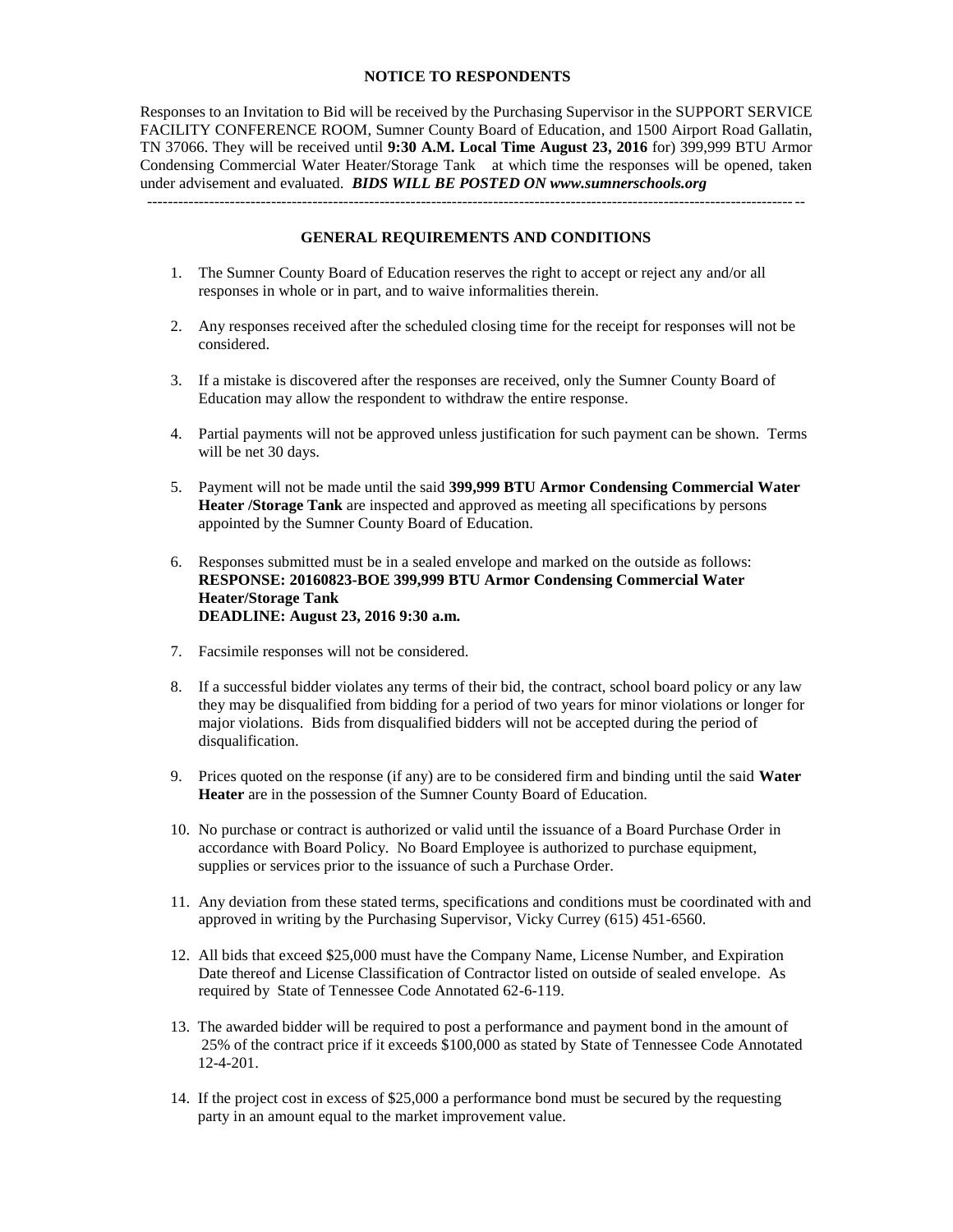# **EQUAL OR BETTER THAN**

# 399,999 BTU Armor Condensing Commercial

**Water Heater** SKU: AWN400PM Brand: Lochinvar

**K** Lochinvar

Overview

Product Q & A

Videos

#### **Resources**

**Brochure Product Overview Submittal Sheet Install Instructions Pump Selection Chart Service Manual Replacement Parts List** Smart System User Guide

**Wiring Guide** 

**Warranty Info** 

#### **Specs**

| <b>BTU Input:</b>            | 399999         |
|------------------------------|----------------|
| Capacity<br>(Gallons):       | 3.4            |
| GPH @ 100 Deg F 475<br>Rise: |                |
| <b>Flow Rate:</b>            | 34.5 GPN       |
| Water<br>Connection:         | 2 <sup>n</sup> |
| <b>Gas Connection:</b>       | 1"             |
| Vent Size:                   | 4"             |
| ASME:                        | Yes            |
| Weight (lbs):                | 295 lbs        |
| Height (Inches): 42.5        |                |
| Depth (Inches):              | 27"            |
|                              |                |

#### **Description for Lochinvar AWN400PM**

Lochinvar ARMOR is a fully condensing commercial gas water heater that delivers long-lasting life-cycle efficiency surpassing any commercial unit in its class. When you look beyond the numbers, you'll discover the many ways that ARMOR technology is in a class by itself!

ARMOR features advanced Negative Regulation (Neg/Reg) sealed combustion technology, permitting fan speed to constantly adjust the volume of fuel and air entering the burner. This ensures that ARMOR can safely and reliably operate with supply gas pressure as low as 4 inches water column. ARMOR is also equipped with fully modulating combustion with 5:1 turndown. This means ARMOR can fire as low as 20% of maximum input when water heating demand is lowest, and increase the firing rate up to 100% as demand increases. The result is better overall efficiency and less cycling, compared to all other tank-type units which are "on-off," which means they can only fire at 100% of maximum input.

With standard tank-type water heaters, your choices are limited when it comes to matching input with storage capacity to meet "peak demand" delivery requirements. With ARMOR, you can match one or more water heaters with inputs ranging from 150,000 to 800,000 with one or more storage tanks in a wide variety of sizes. Another advantage of the ARMOR "dual component" system is lower replacement costs. Standard tank-type designs require replacement of the entire water heater. With ARMOR, you'll save time and money by only replacing individual components as needed, such as the pump or storage tank.

#### Features:

- Up to 98% Efficiency
- · Modulating Burner with 5:1 Turndown
	- · Direct-Spark Ignition
- Low NOx Operation
- Sealed Combustion
- Low Gas Pressure Operation
- · Vertical & Horizontal Direct-Vent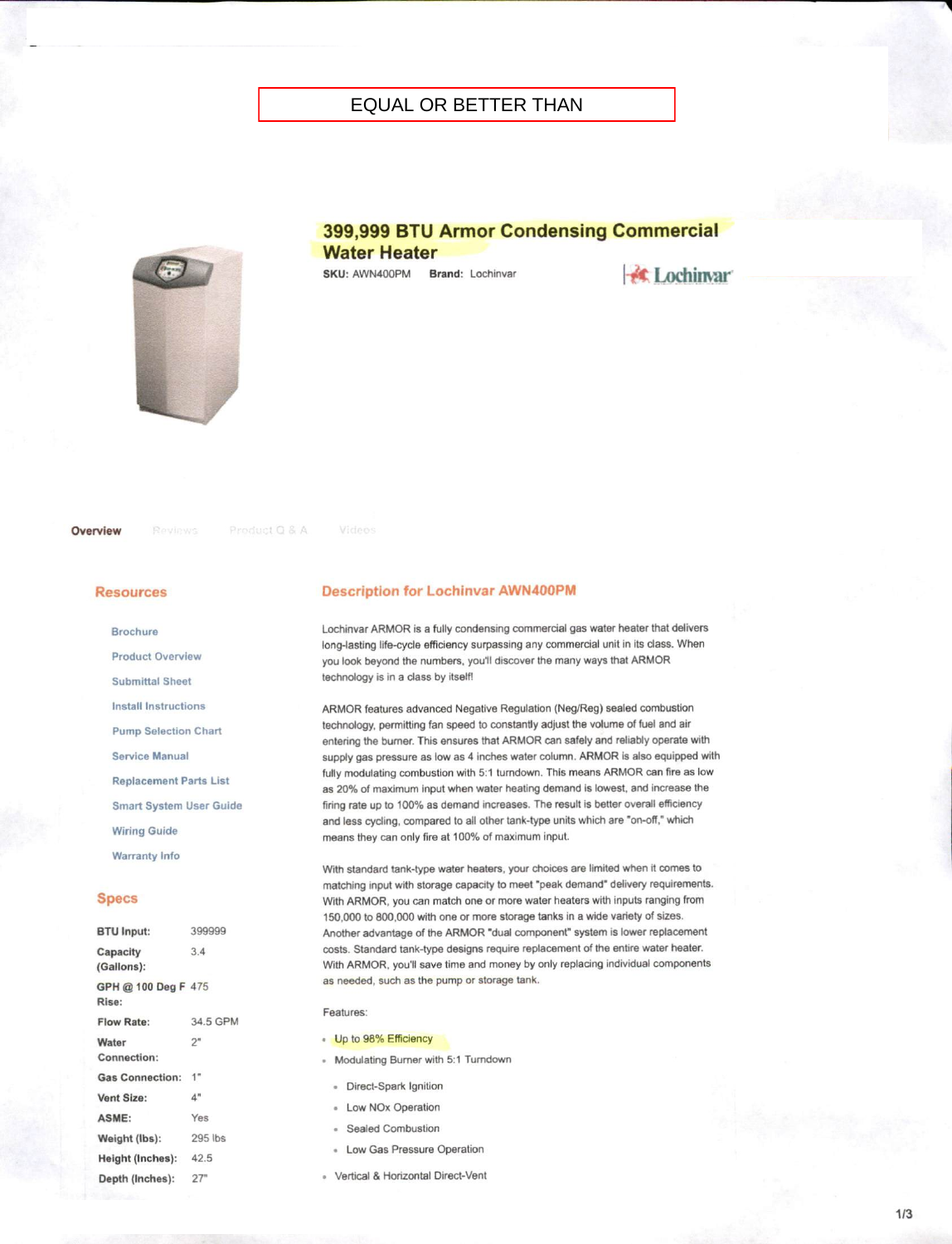#### 29/2016

#### AWN400PM - Lochinvar AWN400PM - 399,999 BTU Armor Condensing Commercial Water Heater

| Warranty:                     | 5 Year Limited<br>Warranty / 1 Year<br>Parts Warranty |
|-------------------------------|-------------------------------------------------------|
| Width (Inches):               | $15 - 1/2"$                                           |
| Vent Type:                    | IV/PVC/CPVC/SS                                        |
| <b>Max Pressure</b><br>(PSI): | 160                                                   |
| <b>Fuel Type:</b>             | Natural Gas                                           |
| <b>Application:</b>           | Plumbing                                              |
|                               |                                                       |

- PVC, CPVC or SS Venting up to 100 Feet · PVC/CPVC Sidewall Vent Termination
- · Stainless Steel Heat Exchanger
- All Welded Construction, Gasketless Design
- ASME Construction (AW 285-800)
- Natural to L.P. Conversion Kit
- All Bronze Circulating Pump
- On/Off Switch  $\bar{a}$
- Flow Switch  $\alpha$
- ASME Temperature & Pressure Relief Valve
- Temperature & Pressure Gauge (AW 500-800)  $\alpha$
- Downstream Test Valves (AW 500-800)  $\alpha$  .
- Adjustable Leveling Legs
- **Tank Sensor**  $\alpha$
- Manual Reset High Limit
- Condensate Trap  $\alpha$
- Zero Clearances to Combustible Material  $\alpha$  .
- 5 Year Limited Warranty / 1 Year Parts Warranty (See warranty for details)

iS

SMART SYSTEM Digital Operating Control Features:

- · 2 line, 16 Character Display
- Dual Level Password Security  $\alpha$
- Built in Cascading Sequencer for up to 8 Water Heaters  $\alpha$
- Building Management System Integration with 0-10 VDC Input  $\alpha$
- Low Water Flow Safety Control & Indication  $\mathbf{u}$  :
- Inlet & Outlet Temperature Sensors & Readout  $\alpha$
- Flue Temperature Sensor  $\alpha$
- Water Heater Pump Control  $\mathbf{g}$
- Pump Delay with Freeze Protection  $\alpha$
- Pump Exercise  $\,$
- · Night Setback

Condensate Neutralization K Lochinvar 150 PSI T&P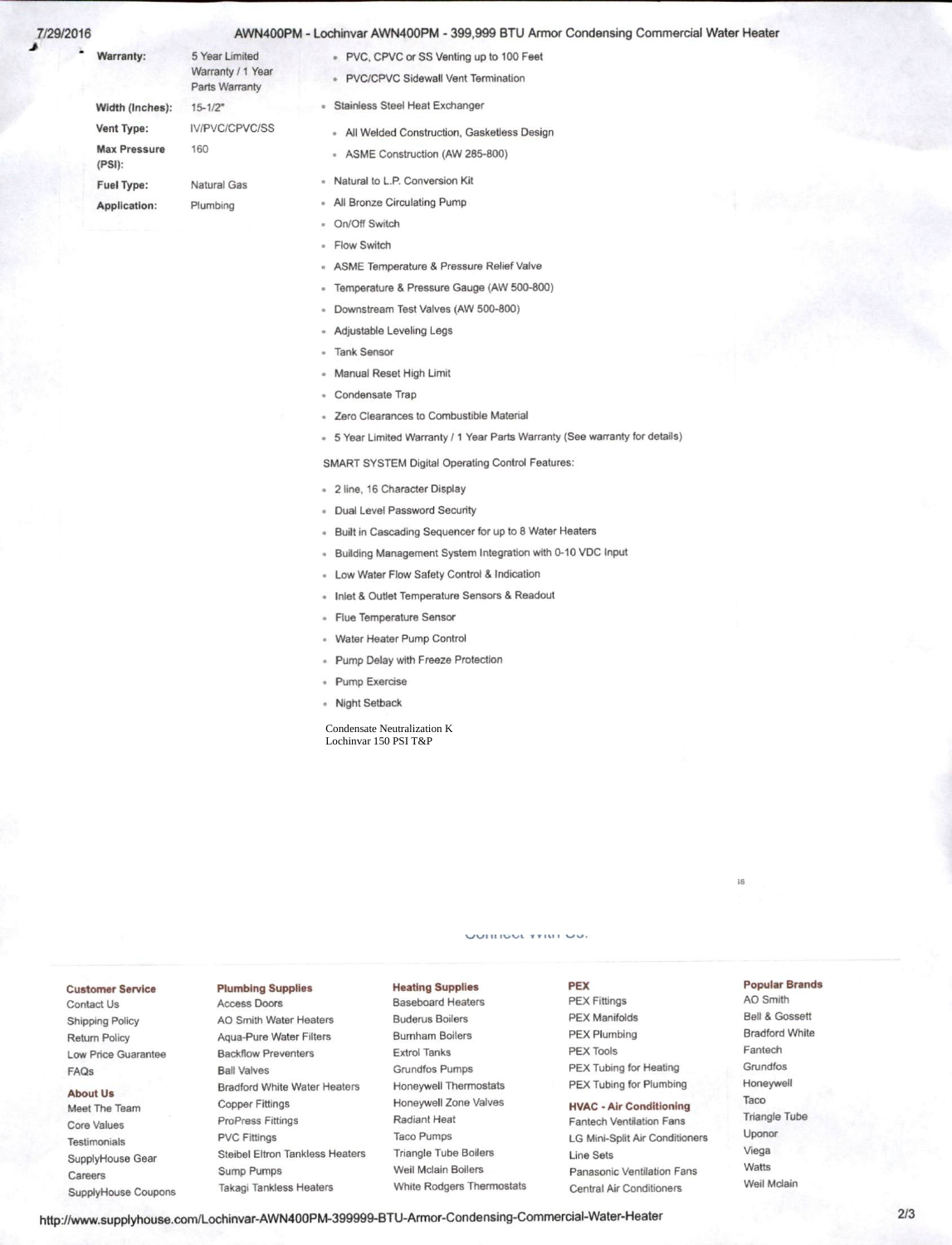| <b>Model</b><br>Number Cap. | Gal.       | А     | D<br>B |             | <b>Shipping Weight (lbs.</b><br>150 psi<br>125 psi<br>E |       |       |
|-----------------------------|------------|-------|--------|-------------|---------------------------------------------------------|-------|-------|
| R*A0257                     | <u>257</u> | 91"   | 34''   | 18''        | 26"                                                     | 904   | 904   |
| R*A0318                     | 318        | 80''  | 40"    | $19-1/2"$   | $27 - 1/2"$                                             | 987   | 987   |
| R*A0432                     | 432        | 80''  | 46''   | 21"         | 29''                                                    | 1,188 | 1,188 |
| R*A0504                     | 504        | 92"   | 46''   | 21''        | 29''                                                    | 1,329 | 1,329 |
| R*A0650                     | 650        | 92"   | 52"    | $23 - 1/2"$ | $31 - 1/2"$                                             | 1,817 | 1,817 |
| R*A0752                     | 752        | 104'' | 52"    | $23-1/2"$   | $31 - 1/2"$                                             | 2,030 | 2,030 |
| R*A0940                     | 940        | 128'' | 52"    | $23 - 1/2"$ | $31 - 1/2"$                                             | 2,710 | 2,710 |

## **Vertical Round Jacketed ASME Tanks**

\* Indicates tank lining.

G=Glass Lined

C=Cement lined

The manway is optional on 257 and 318 gallon glass-lined tanks. The manway is standard on 432 gallon glass lined tanks and larger. The manway is standard on all cement lined tanks.